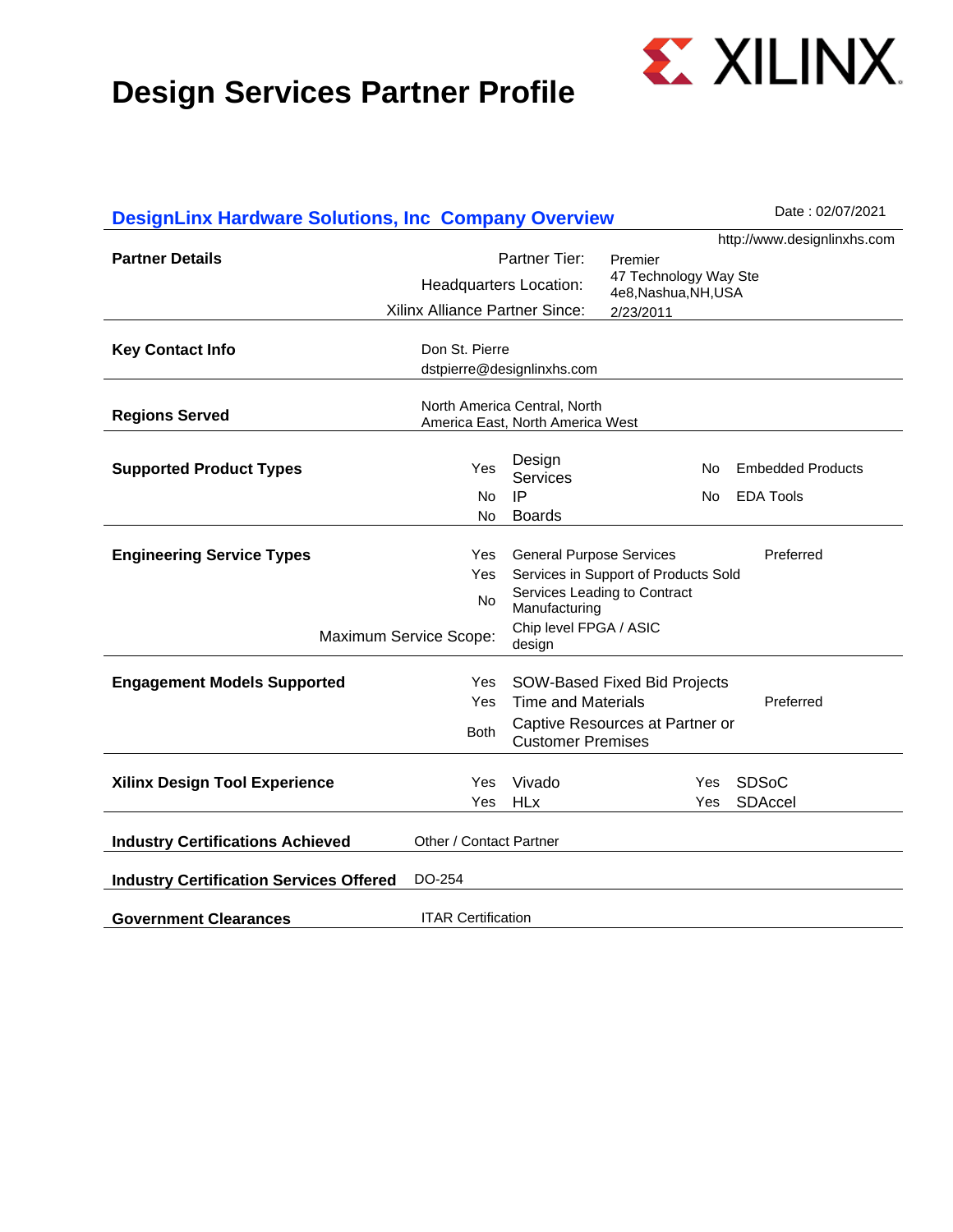

#### **DesignLinx Hardware Solutions, Inc Segment and Application Focus**

| <b>Primary Focus</b>   | Defense/Aerospace                 | No Focus<br><b>Primary Focus</b><br><b>Primary Focus</b><br><b>Primary Focus</b><br><b>Primary Focus</b><br><b>Primary Focus</b><br>No Focus<br>No Focus<br>No Focus<br>No Focus | <b>Homeland Security</b><br><b>Electronic Warfare</b><br><b>ISR</b><br>Space<br><b>Missiles &amp; Munitions</b><br><b>Military Avionics</b><br><b>Commercial Avionics</b><br><b>SatComm</b><br><b>Wireless Milcom</b><br>Other A&D              |
|------------------------|-----------------------------------|----------------------------------------------------------------------------------------------------------------------------------------------------------------------------------|-------------------------------------------------------------------------------------------------------------------------------------------------------------------------------------------------------------------------------------------------|
| <b>Primary Focus</b>   | Audio, Video, Broadcast           | No Focus<br><b>Primary Focus</b><br>No Focus<br>No Focus<br>No Focus<br>No Focus<br>No Focus<br>No Focus<br>No Focus                                                             | <b>Encoders &amp; Decoders</b><br>Monitors & Projection<br>Networking & Converters<br>Audio Systems<br><b>Video Processing Cards</b><br>Video Conferencing<br><b>Routers and Switches</b><br>Pro Cameras & Camcorders<br><b>Other Broadcast</b> |
| No Focus               | <b>Automotive &amp; Transport</b> | No Focus<br>No Focus<br>No Focus<br>No Focus<br>No Focus                                                                                                                         | Driver Assist - Camera<br>Driver Assist Radar/LIDAR<br>Driver Info/Infotainment<br><b>Automated Driving</b><br><b>Other Automotive</b>                                                                                                          |
| Secondary Focus        | <b>Consumer</b>                   | <b>Primary Focus</b><br>No Focus<br><b>Primary Focus</b><br>No Focus                                                                                                             | Digital Display<br><b>Drones</b><br><b>Multifunction Printers</b><br><b>Other Consumer</b>                                                                                                                                                      |
| <b>Secondary Focus</b> | <b>Datacenter</b>                 | No Focus<br>No Focus<br>No Focus                                                                                                                                                 | Storage<br>Compute<br>Networking                                                                                                                                                                                                                |
| <b>Primary Focus</b>   | <b>Industrial, Medical</b>        | <b>Primary Focus</b><br>No Focus<br>No Focus<br>No Focus<br>No Focus<br><b>Primary Focus</b><br><b>Primary Focus</b>                                                             | <b>Motor Control</b><br><b>Industrial Networking</b><br>Surveillance<br>Machine Vision<br>Medical Imaging<br>Medical / Clinical<br>Other ISM                                                                                                    |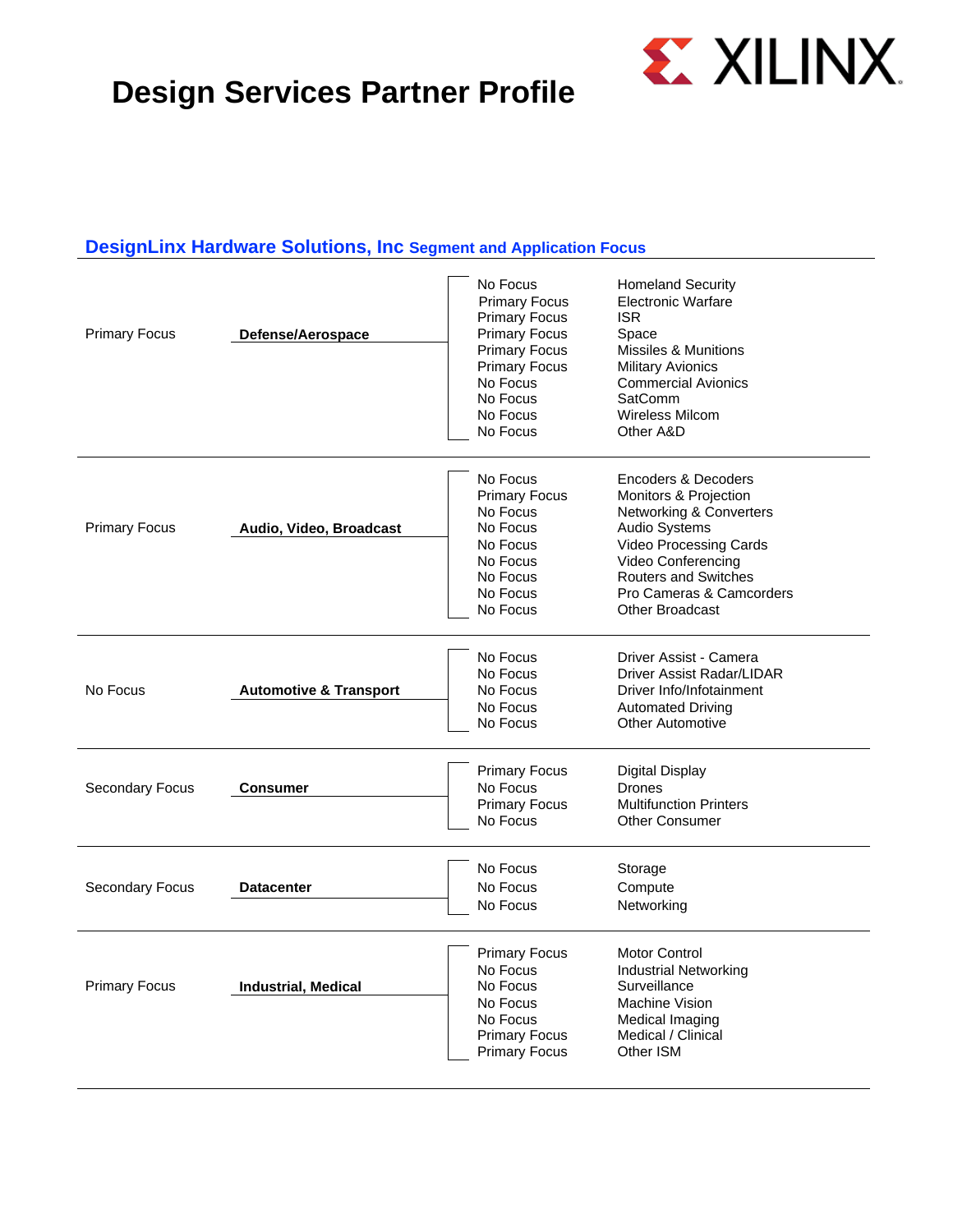

#### **DesignLinx Hardware Solutions, Inc Segment and Application Focus (continued)**

| Secondary Focus      | <b>Test &amp; Measurement</b>        | <b>Primary Focus</b><br>No Focus<br><b>Primary Focus</b><br>No Focus<br>No Focus<br>No Focus             | Simulation / Emulation<br>T & M Instrumentation<br>Semiconductor Test<br><b>Wired Communication Test</b><br><b>Wireless Communications Test</b><br>Other Test & Measurement                                 |
|----------------------|--------------------------------------|----------------------------------------------------------------------------------------------------------|-------------------------------------------------------------------------------------------------------------------------------------------------------------------------------------------------------------|
| <b>Primary Focus</b> | <b>Wired Comms &amp; Networks</b>    | No Focus<br>No Focus<br><b>Primary Focus</b><br>No Focus<br>No Focus<br>No Focus<br>No Focus<br>No Focus | <b>Access Equipment</b><br>Long Haul/Transport<br>Wired Mobile Backhaul<br>OTN<br><b>Enterprise Equipment</b><br>Ethernet Interlaken Connectivity<br>Packet Processing<br><b>Other Wired Communications</b> |
| Secondary Focus      | <b>Wireless Comms &amp; Networks</b> | No Focus<br>No Focus<br>No Focus<br>No Focus<br>No Focus                                                 | Baseband<br>Wireless Backhaul<br>Connectivity & Switching<br>Radio<br><b>Other Wireless</b>                                                                                                                 |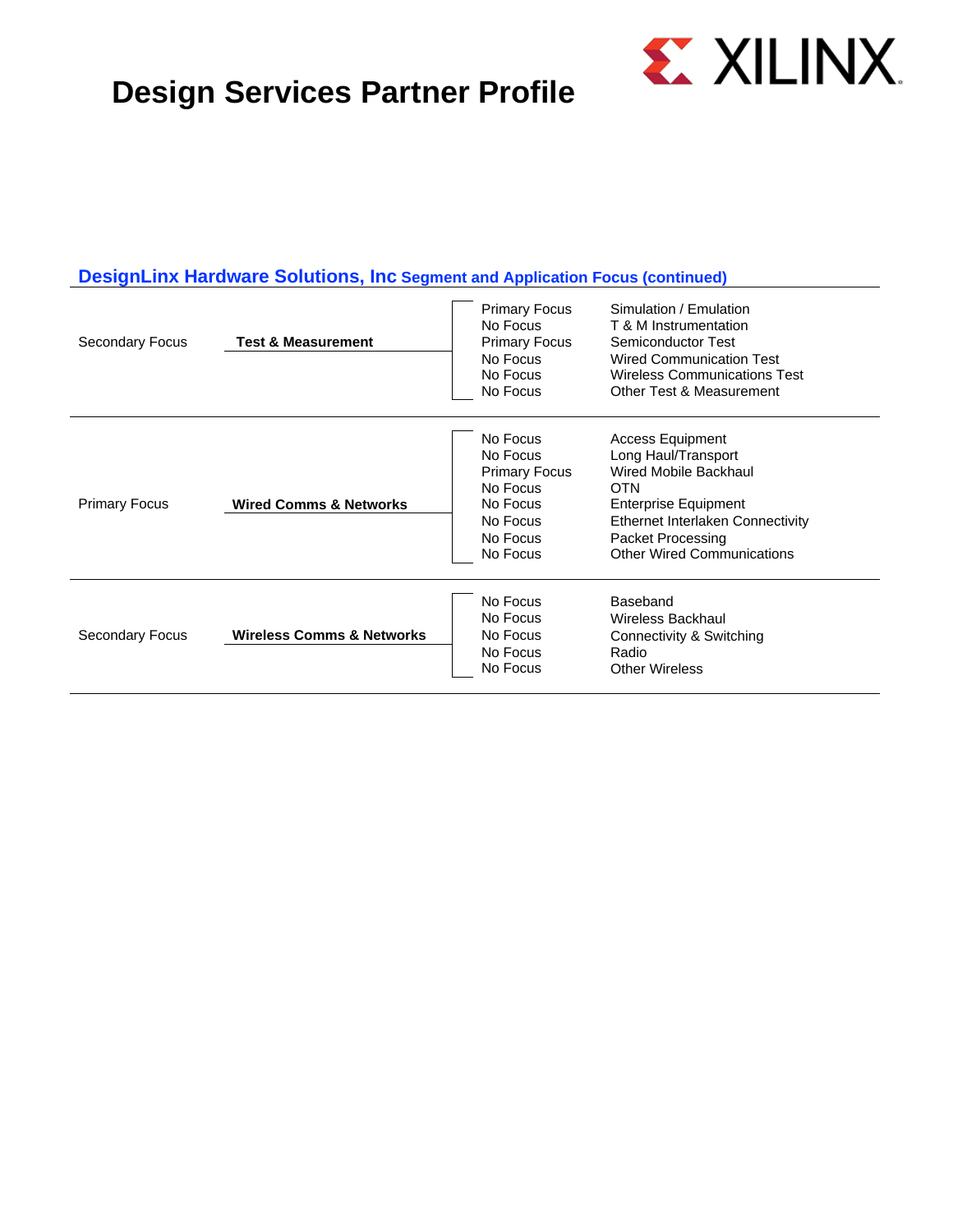

| <b>Design Competencies</b>                                     |                                                           |                                      |                                                                                                                 |
|----------------------------------------------------------------|-----------------------------------------------------------|--------------------------------------|-----------------------------------------------------------------------------------------------------------------|
| <b>System Architecture</b>                                     |                                                           | Secondary<br>Focus                   | Our engineers have industry-level system design experience                                                      |
| <b>RF and Analog Design</b>                                    |                                                           | Secondary<br>Focus                   | Subcontracteded                                                                                                 |
| <b>FPGA Design and Integration</b>                             |                                                           | <b>Primary Focus</b>                 | Highly experienced - core offering                                                                              |
| <b>FPGA Timing Closure</b>                                     |                                                           | <b>Primary Focus</b>                 | Highly experienced - Titanium by DesignLinx offering                                                            |
| <b>FPGA Design Optimization</b>                                |                                                           | <b>Primary Focus</b>                 | Highly experienced - Titanium by DesignLinx offering                                                            |
| <b>Signal Integrity Design</b>                                 |                                                           | Secondary<br>Focus                   | Subcontracteded                                                                                                 |
| and Analysis                                                   | Inhouse or Subcontracted:<br><b>Typical Serial Speed:</b> | Subcontracted                        |                                                                                                                 |
| PCB Design & Layout                                            |                                                           | Secondary<br>Focus                   | Subcontracteded                                                                                                 |
|                                                                | Inhouse or Subcontracted:                                 | Subcontracted                        |                                                                                                                 |
| <b>Industrial and Mechanical Design</b>                        |                                                           | Secondary<br>Focus                   | Subcontracteded                                                                                                 |
|                                                                | Inhouse or Subcontracted:                                 | Subcontracted                        |                                                                                                                 |
| <b>Industry Certification and</b><br><b>Compliance Testing</b> |                                                           | No Focus                             |                                                                                                                 |
|                                                                | Inhouse or Subcontracted:                                 |                                      |                                                                                                                 |
| <b>Quality and Reliability</b>                                 |                                                           | Secondary<br>Focus                   | Subcontracteded                                                                                                 |
| <b>Testing</b>                                                 | Inhouse or Subcontracted:                                 | Subcontracted                        |                                                                                                                 |
| <b>Contract Manufacturing</b>                                  |                                                           | Secondary<br>Focus                   | Subcontracteded                                                                                                 |
|                                                                | Inhouse or Subcontracted:                                 | Subcontracted                        |                                                                                                                 |
|                                                                | Max Quantities Supported:                                 | None                                 |                                                                                                                 |
| <b>Digital Signal Processing</b>                               |                                                           | Secondary<br>Focus                   | Highly experienced in working with Matlab and porting DSP<br>Algorithms to HLS flow                             |
|                                                                | <b>Experience:</b>                                        | FPGA based<br>solutions              |                                                                                                                 |
| <b>Embedded Processors</b>                                     | <b>Experience:</b>                                        | <b>Primary Focus</b><br>Versal, Zynq | Highly experienced in processor based systems utilizing<br>Xilinx peripherals and custom peripherals to address |
|                                                                |                                                           |                                      | customer requirements                                                                                           |